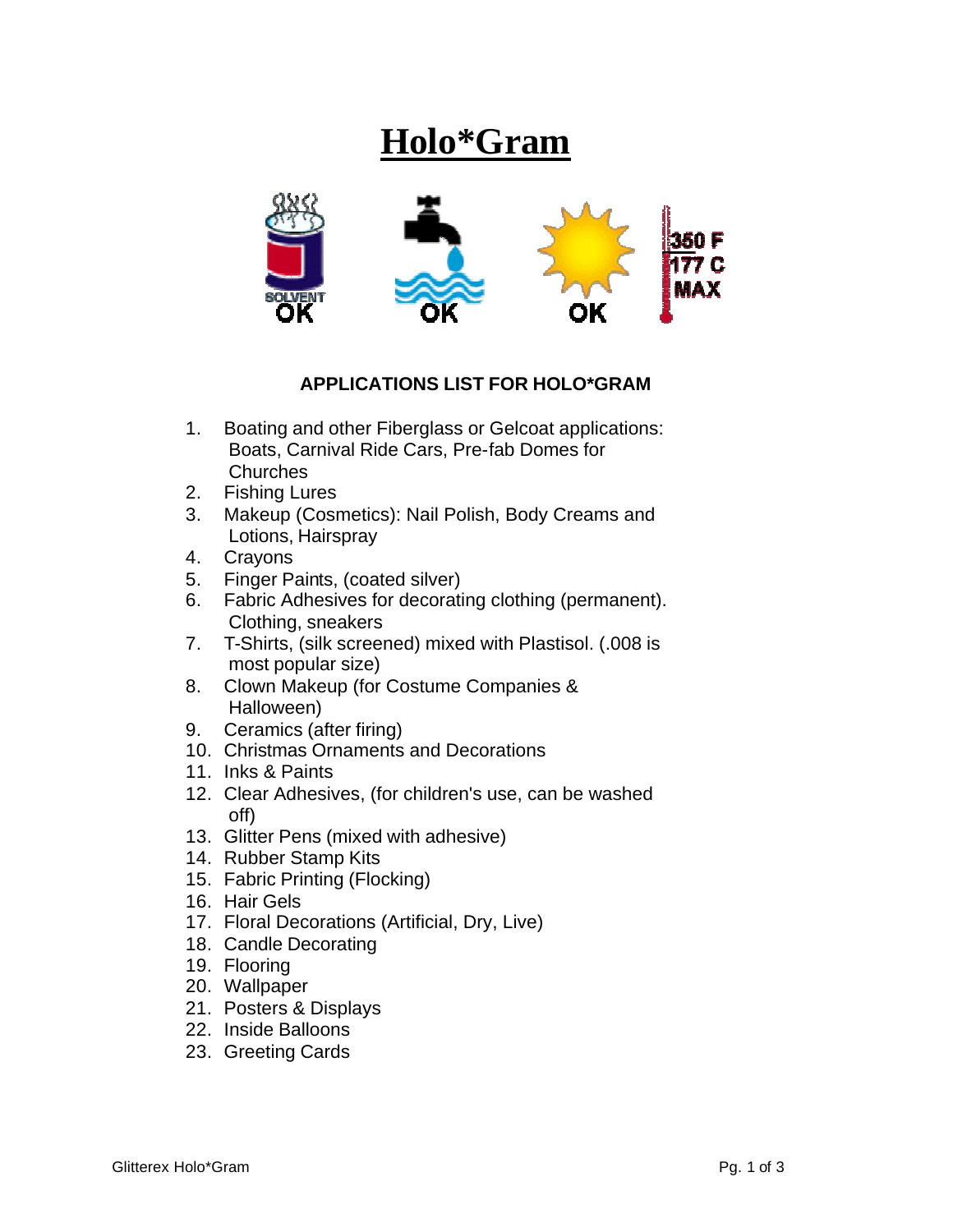## **TECHNICAL DATA - WATER & SOLVENT RESISTANT HOLO\*GRAM**

Glitterex Holo\*Gram was specifically designed to meet the requirements of manufacturers of decorated fabrics, adhesives, vinyl, sheeting, plastic molding, inks, paints, and many other products, which require glitter of outstanding physical and chemical properties.

The following is a list of some of the varied extensive testing Holo\*Gram has been exposed to:

**LIGHTFASTNESS:** A minimum of 400 hours in Atlas Fade-Ometer elapsed before any discernible change in color occurred. Samples were exposed to standard 148°F black panel temperature and 90% relative humidity. In addition to laboratory testing, tests were conducted in Miami, Florida in which samples of Holo\*Gram were exposed to the sun and elements for 18 months. No barriers such as glass or plastic films, which would have had the effect of shielding the samples from ultra-violent rays, were used. Under these conditions of maximum exposure to semi-tropical sunlight, there was no discernible change in color, nor was there any reduction in brilliance after 18 continuous months, at which time the tests were discontinued.

**TEMPERATURE RESISTANCE:** Although Holo\*Gram has endured exposure to 350°F with no apparent loss of color or reflective quality, the actual limit of resistance is dependent upon dwell time, mixing abrasion, and ambient process temperature.

**SUSPENSION PROPERTIES:** Because Holo\*Gram has a significantly lower specific gravity than most liquid or gel mediums where it is incorporated, it will remain in suspension more uniformly during process application.

**CHEMICAL RESISTANCE:** Holo\*Gram has proved highly resistant to most commonly used commercial, solvents, such as water, MEK, MIBK, alcohol, and high flash naphtha. Because of this excellent solvent resistance, this glitter can be used in most solvent, acrylic, vinyl, and aqueous systems.

## **LIMITATIONS:**

(1). Each chip of glitter has a minute edge of exposed aluminum created when the particle is cut from the sheet. Therefore, caustics and all chemicals normally affecting pure aluminum could react with this exposed edge. This does not preclude use of this glitter with these chemicals, however, since the short duration of most industrial processes may not afford enough time to cause significant damage to the finished product. It is advised that contact be checked carefully. (2). Concentrated sulfuric acid will cause separation of the coating from the foil. (3). Holo\*Gram should be experience tested prior to application.

**COLOR ADHERENCE:** The coatings used to produce Holo\*Gram are formulated, applied and thermoset to create a coating with superb strength and with excellent adhesion to film. Standard tests applied to the coated foil are: Cellophane tape strip test, 180 fold and crease test, and wrinkle test. Under all of these examinations, no separations occurred between the coating and the foil. In addition to excellent adherence of the coating to the foil, it is equally important that the colors are resistant to migration or bleeding into surrounding medium. Because the finest available transparent pigments are used, the colors are highly resistant to migration.